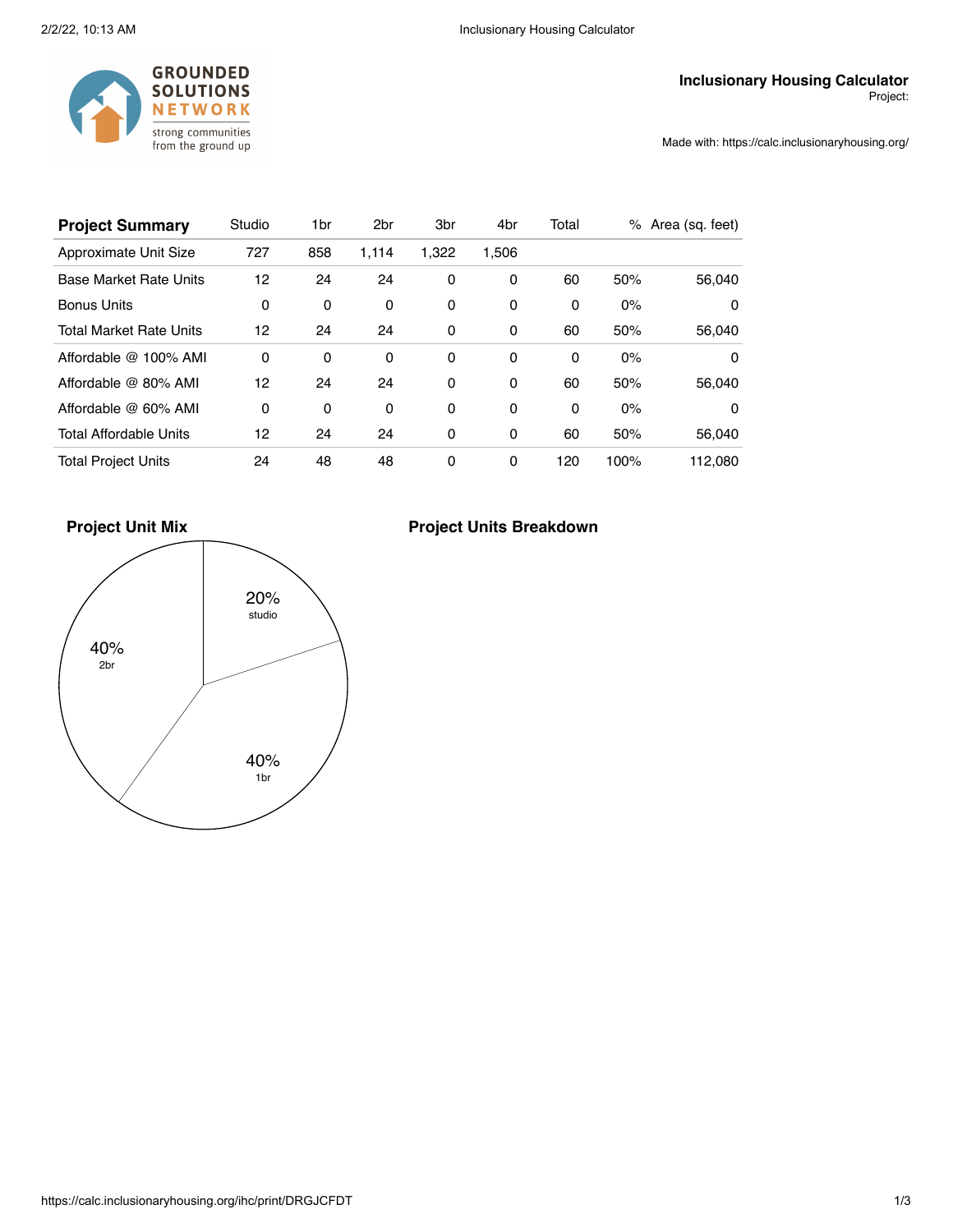## 2/2/22, 10:13 AM **Inclusionary Housing Calculator Inclusionary Housing Calculator**

| <b>Rent Schedule</b>         | Studio   | 1br      | 2 <sub>br</sub> | 3 <sub>br</sub> | 4br     | Total         | $\%$  |
|------------------------------|----------|----------|-----------------|-----------------|---------|---------------|-------|
| Market Rate Units            | \$0      | \$0      | \$0             | \$0             | \$0     | \$0           | 0%    |
| <b>Bonus Unit Total</b>      | \$0      | \$0      | \$0             | \$0             | \$0     | \$0           | 0%    |
| Affordable @ 100% AMI        | \$1,783  | \$2.038  | \$2,293         | \$2,548         | \$2.751 | \$0           | $0\%$ |
| Affordable @ 80% AMI         | \$1.427  | \$1.630  | \$1.834         | \$2,038         | \$2,201 | \$100,270     | 100%  |
| Affordable @ 60% AMI         | \$1,070  | \$1.223  | \$1,376         | \$1.529         | \$1.651 | \$0           | 0%    |
| <b>Commercial Space Rent</b> |          |          |                 |                 |         | \$0           | 0%    |
| Other Rental Income          |          |          |                 |                 |         | \$0           | 0%    |
| Gross Potential Income / mo  | \$17,119 | \$39,130 | \$44.021        | \$0             |         | \$0 \$100,270 | 100%  |

| <b>Price Schedule</b> | Studio       | 1br          | 2 <sub>br</sub> | 3 <sub>br</sub>                     |           | 4br Gross Sales Proceeds | $\%$   |
|-----------------------|--------------|--------------|-----------------|-------------------------------------|-----------|--------------------------|--------|
| Market Rate Units     | \$848.216    | \$933,037    |                 | \$1,017,856 \$1,085,717 \$1,153,572 |           | \$57,000,000             | 99.45% |
| Bonus Unit Total      | \$848,216    | \$933,037    |                 | \$1,017,856 \$1,085,717 \$1,153,572 |           | \$0                      | 0%     |
| Affordable @ 100% AMI | \$51,062     | \$77.037     | \$103.012       | \$133.781                           | \$154.561 | \$0                      | $0\%$  |
| Affordable @ 80% AMI  | \$0          | \$0          | \$13.097        | \$33,875                            | \$46,663  | \$314.325                | 0.55%  |
| Affordable @ 60% AMI  | \$0          | \$0          | \$0             | \$0                                 | \$0       | \$0                      | $0\%$  |
| Gross Sales Proceeds  | \$10.178.589 | \$22,392,876 | \$24.742.859    | \$0                                 | \$0       | \$57,314,325             | 100%   |

| <b>Project Size</b>     | acres | sq. feet |
|-------------------------|-------|----------|
| Unloaded Area           |       | 112,080  |
| Common Area             |       | 15,284   |
| <b>Commercial Space</b> |       | 0        |
| <b>Total Built Area</b> |       | 127,364  |
| Site Area               |       | 43,560   |
| Floor Area Ratio        |       | 2.92     |
| Dwelling Units/Acre     |       | 120.00   |

| <b>Parking</b>                     | $\frac{1}{2}$ |     |
|------------------------------------|---------------|-----|
| Parking Ratio (spaces per unit)    | 125%          | 150 |
| <b>Parking Reduction Incentive</b> | $0\%$         |     |
| Net Parking Ratio                  | 125%          | 150 |

## **Rental Income & Project Value**

| Gross Potential Income (annual)   | \$1,203,235  |
|-----------------------------------|--------------|
| Less Vacancv                      | \$60,162     |
| Gross Rental Income               | \$1,143,073  |
| <b>Less Operating Costs</b>       | \$0          |
| <b>Tax Abatement</b>              | \$0          |
|                                   |              |
| <b>Net Operating Income (NOI)</b> | \$1,143,073  |
| Cap Rate                          | 4.75%        |
| Gross Value                       | \$24,064,704 |
| <b>Sales Marketing Costs</b>      | \$1,203,235  |

## **Revenue & Project Value**

| Net Project Value                 | \$54,448,609 |
|-----------------------------------|--------------|
| Sales Marketing Cost              | \$2,865,716  |
| Gross Sales Proceeds \$57,314,325 |              |